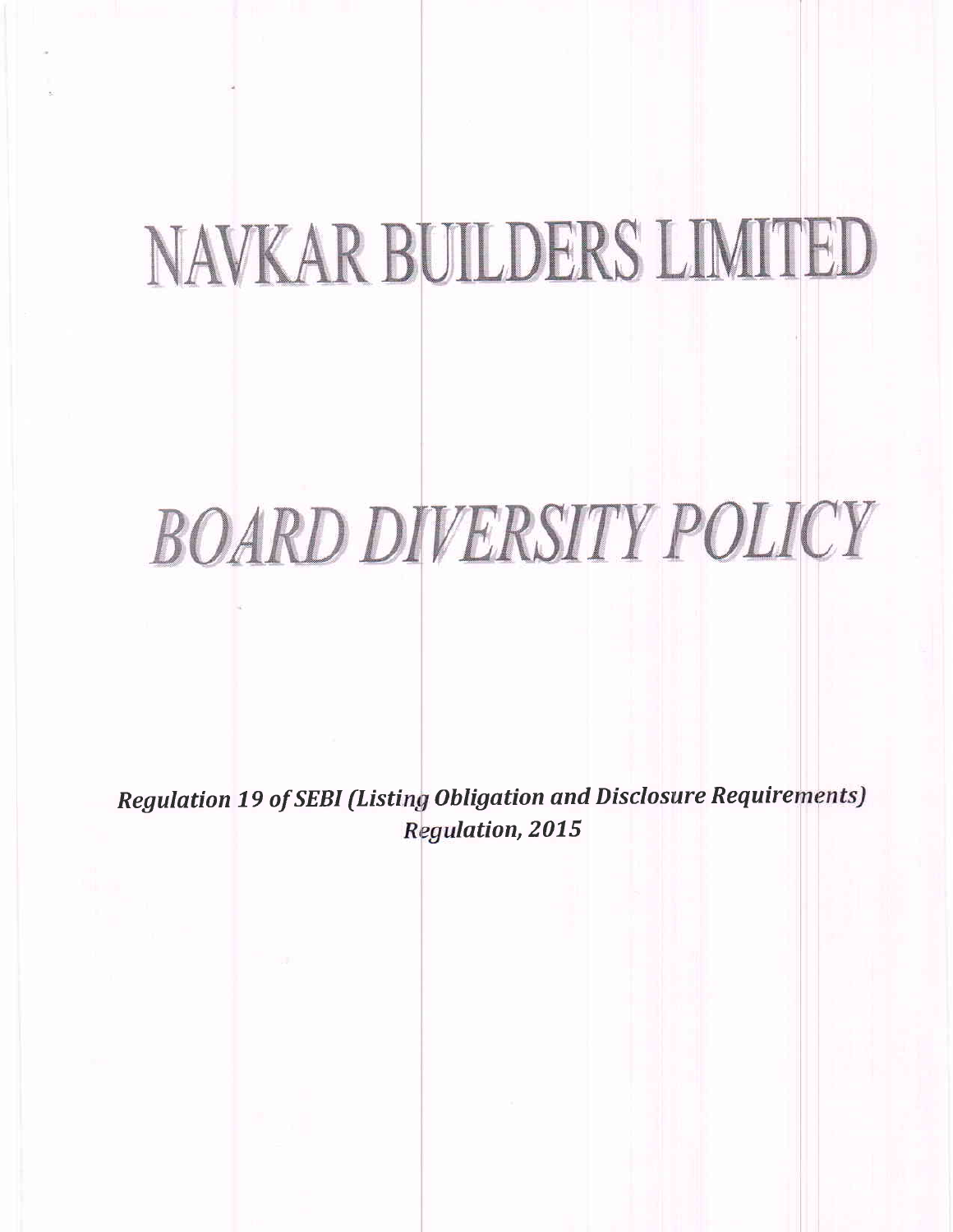### 1. INTRODUCTION

In terms of Regulation 19 of SEBI (Listing Obligations and Disclosure Requirements) Regulations, 2015 and under part D, Schedule II of the said Regulation, a Board diversity Policy is framed. The Policy is approved by Nomination and Remuneration Committee.

#### 2. PURPOSE

The Board Diversity Policy (the "Policy") aims to sets out the approach to achieve diversity on the Board of Directors (the "Board") of Navkar Builders Limited.

#### 3. SCOPE

This Policy is applicable to the Board. It does not apply to employees.

#### 4. POLICY STATEMENTS

With a view to achieve sustainable and balanced development, the Company witnesses increasing diversity at Board Level as essential element in supporting the attainment of objectives. The company recognizes and embraces benefits of having a diverse board and believes that a truly diverse Board will leverage differences in thought, perspective, knowledge, skill, regional and industry, experience, cultural geographical, background, age, ethnicity, race and gender which will ensure effective decision making in the company.

The Board shall have an optimum combination of executive, non executive and independent directors in accordance with requirements under Companies Act, 2013, Listing agreement and SEBI Regulations.

The Nomination and Remuneration Committee (the "Committee") is responsible for reviewing and assessing the composition and performance of the Board, as well as identifying appropriately qualified persons to occupy Board positions.

#### 5. MEASURABLE OBJECTIVES

The committee will annually approve and recommend to the board for approval all measurable objectives for achieving diversity on the board. At any given time. the board ma seek to improve one or more aspects of its diversity and measure progress accordingly.

While recommending the appointment of directors on the Board, the Committee shall consider the merit of the candidate and benefits of diversity. The Committee will ensure that no candidate will be discriminated against on grounds of religion, race, gender, medical conditions, national origin or ancestry, marital status, age, sexual orientation, or any other personal and physical attribute which should not obstruct the candidates' ability to perform as a Board membe

## 6. MONITORING AND REPORTING

### Accordingly the Committee is responsible for:

a. Assessing the appropriate mix of diversity, skills, experience and expertise required on the Board and assess the extent to which the required skills are represented on Board.

b. Making recommendations to the Board in relation to appointments, and maintain an